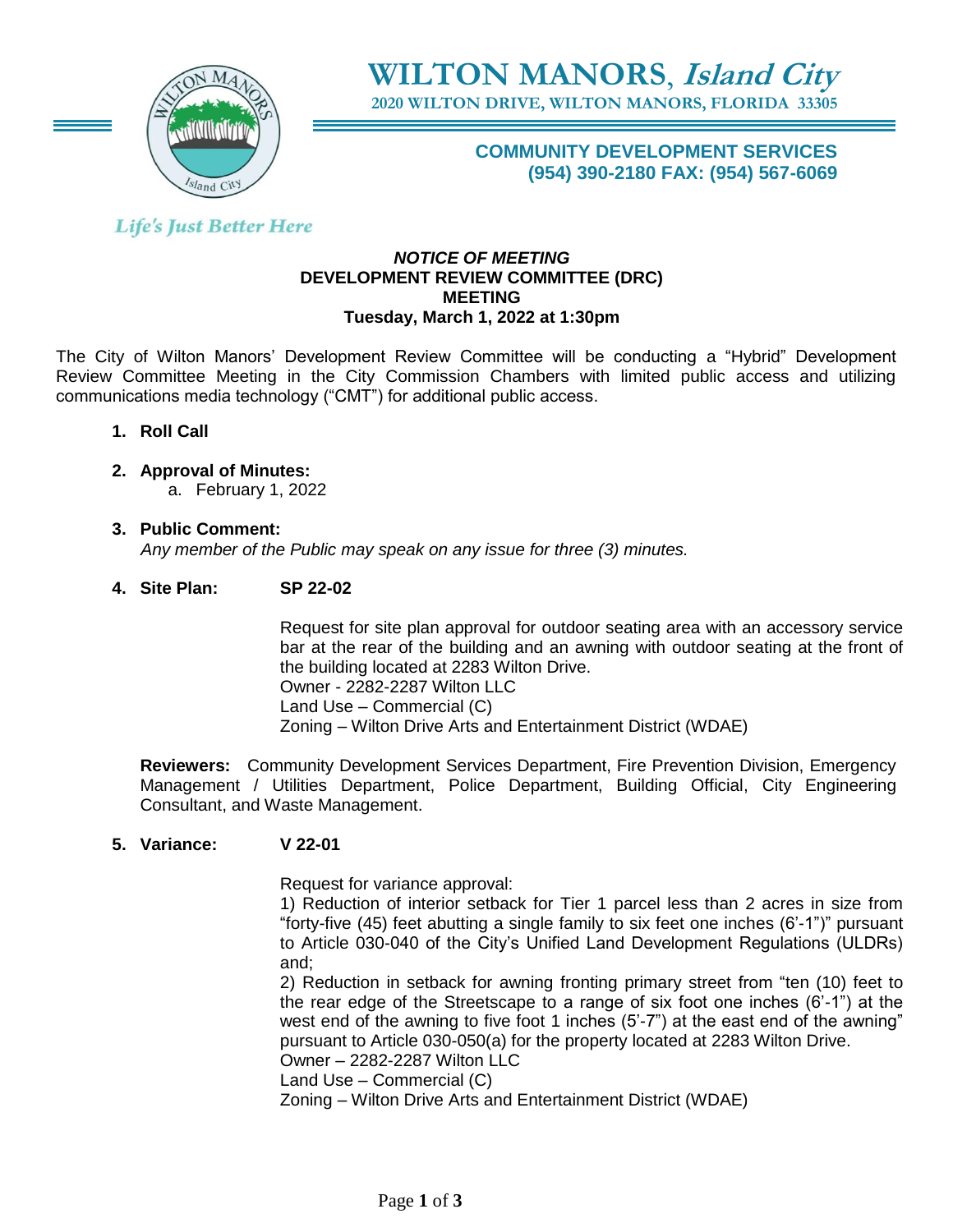**Reviewers:** Community Development Services Department, Fire Prevention Division, Emergency Management / Utilities Department, Police Department, Building Official, City Engineering Consultant, and Waste Management.

#### **INSTRUCTIONS FOR VIEWING AND PARTICIPATING IN THE CITY'S "HYBRID" DEVELOPMENT REVIEW COMMITTEE MEETING IN PERSON AND UTILIZING COMMUNICATIONS MEDIA TECHNOLOGY ("CMT")**

- The public shall be permitted to be in physical attendance in the Commission Chambers and in a designated overflow area. Capacity in the Commission Chambers will be limited to nineteen (19) members of the public. Capacity in the designated overflow area shall be limited to twenty (20) members of the public. Entry into the Commission Chambers and overflow area will be granted on a first come, first serve basis.
- Join Meeting by live stream Zoom Video Communications (instructions attached to this notice)

#### **ANY MEMBER OF THE PUBLIC WISHING TO COMMENT PUBLICLY ON ANY MATTER MAY PARTICIPATE BY:**

- Submitting Public Comment in person: When an item is called each member of the public, in physical attendance at the meeting in the Commission Chamber or the overflow area, who wishes to speak, will be provided an opportunity to address the Development Review Committee for three (3) minutes or less.
- Submitting Public Comment via email: *PRIOR* to the start of the meeting, submit comments by email to [rmoore@wiltonmanors.com.](mailto:rmoore@wiltonmanors.com) Please include your name and address in the email. All comments submitted by email comment length shall be, if read orally, three (3) minutes or less. Public Comment received by 12 noon prior to the start of the meeting will be read into the record by City Staff. All other comments submitted by email prior to the start of the meeting shall be made a part of the public record.
- Participating in Meeting via Zoom: Log-in to Zoom via browser, app or phone. During Public Comment portion of the agenda use Raise Hand feature to be called on. Raise Hand feature can be activated by selecting the icon. If you are on app on phone, icon is on the bottom of your screen. If you are on a tablet, icon is on the top right of your screen. If you are on a PC or laptop, icon is on the bottom of the screen. If you are calling in to the meeting, Dial \*9.
- Delivery of any documents for the Development Review Committee Meeting relating to public comment can be sent to rmoor[e@wiltonmanors.com.](mailto:publiccomment@wiltonmanors.com) If received by 12 noon prior to the meeting, the document will be provided to the Development Review Committee and will be made a part of the permanent record. If received after 12 noon the documents will be provided to the Development Review Committee the next business day.
- If you do not have access, or need accommodations, please contact the Clerk's Office at (954)390- 2123.

This meeting is open to the public. In accordance with the Americans with Disabilities Act of 1990, all persons who are disabled and who need special accommodations to participate in this meeting because of that disability should contact the Office of the City Clerk, (954)390-2123, not later than two days prior to such proceeding. All persons interested in the above meeting are invited to appear and be heard, subject to proper rules of conduct. Persons who cannot appear and be heard are encouraged to submit their written comments by 12 noon prior to the start of the meeting. Written comments filed with the Community Development Services Director by 12 noon prior to the start of the meeting will be entered into the Record. If a person decides to appeal any decision made by the Development Review Committee with respect to any matter considered at such meeting, will need a record of the proceedings and, for such purpose, may need to ensure